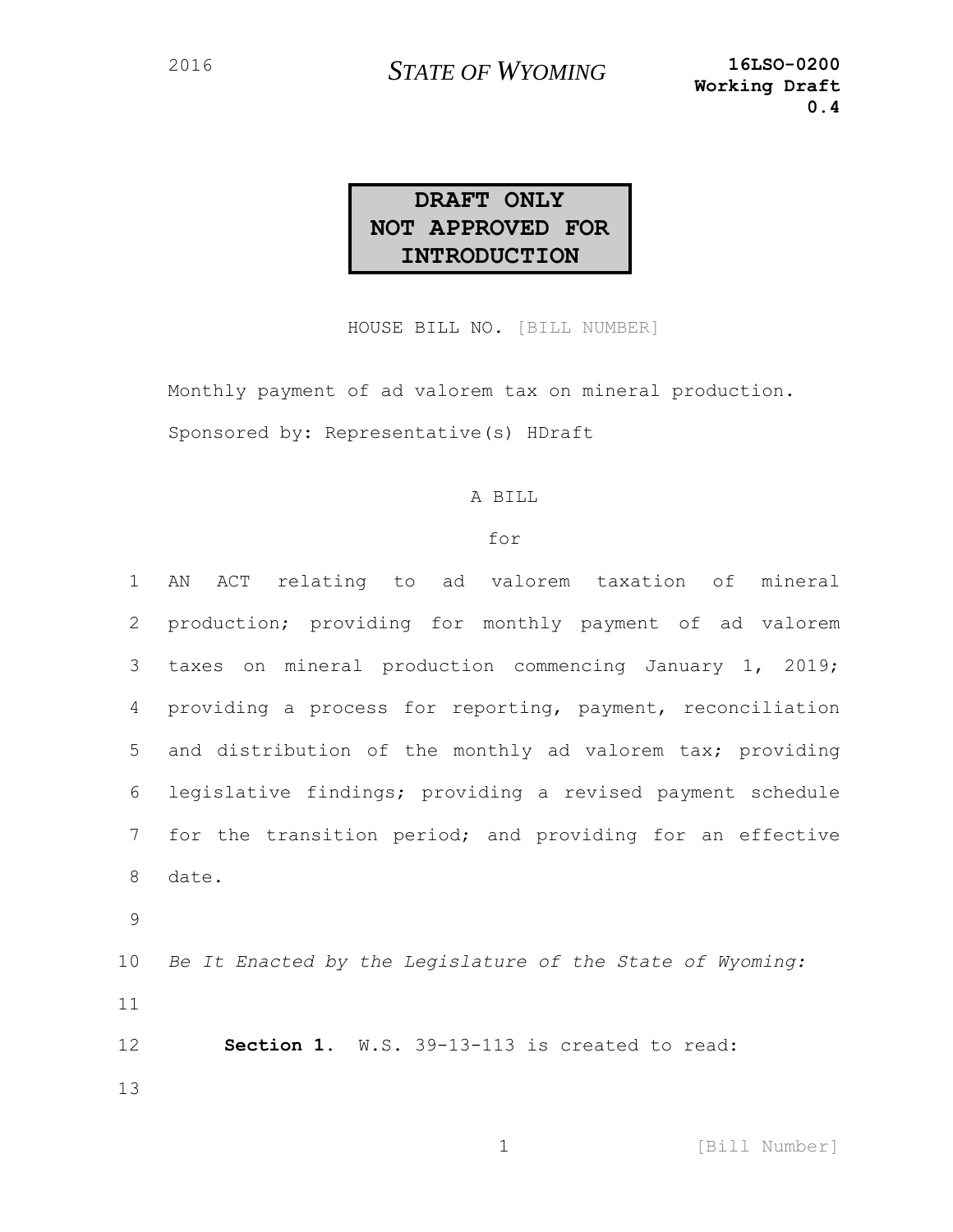**39-13-113. Monthly payment of ad valorem tax on gross product of mineral production.**

 (a) Commencing with mineral production on January 1, 2019, this section shall govern the payment of all ad valorem taxes on the value of the gross product of the mineral produced. Any provisions of this title that do not conform to the processes and procedures set forth in this section and that have not been specifically amended or repealed by the legislature are superseded by this section. 

 (b) Commencing January 1, 2019, all mineral producers in the state shall report and pay an ad valorem tax on the value of the gross product produced, also called the ad valorem tax on mineral production, on a monthly basis in the same manner as the severance tax on minerals established in chapter 14 of this title.

 (c) Monthly report. Each taxpayer liable for ad 20 valorem taxes on the value of the gross product produced shall report monthly to the department in accordance with the processes and timing governing severance tax set forth in W.S. 39-14-107(a)(iv) for coal, W.S. 39-14-207(a)(iv)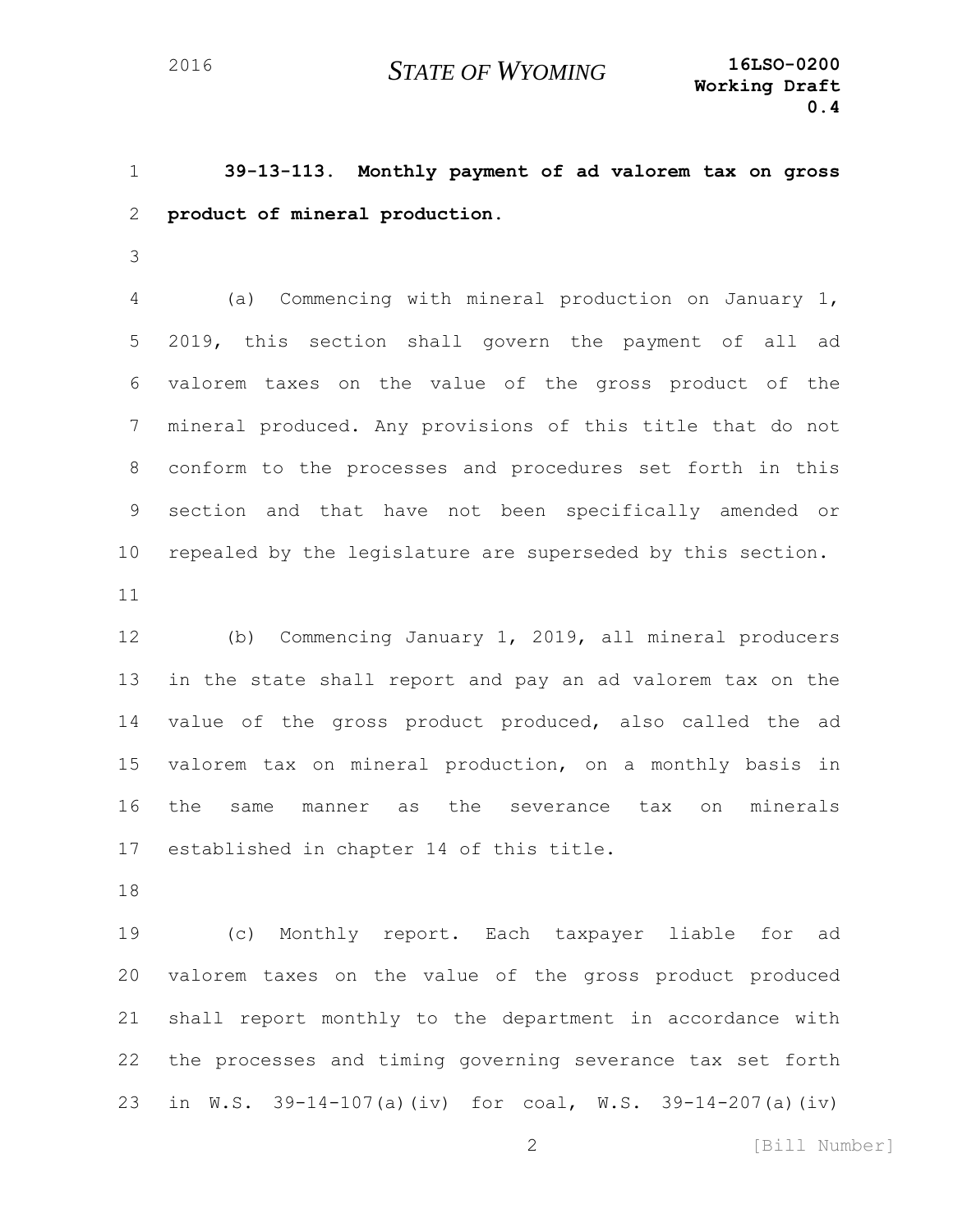for oil and gas, 39-14-307(a)(iv) for trona, 39-14- 407(a)(iv) for bentonite, 39-15-507(a)(iv) for uranium, 39- 14-607(a)(iv) for sand and gravel and 39-14-707(a)(iv) for other valuable deposits.

 (d) Ad valorem tax on mineral production. The ad valorem tax shall be determined by the taxpayer, subject to review and audit by the department, on a monthly basis by applying the mill levy rate established by the county commissioners under W.S. 39-13-102, 39-13-104 and 39-13-107 in the immediately preceding year to the value of the gross 12 product of the mineral produced, as reported on the monthly form filed with the department. For monthly reports of the ad valorem tax on mineral production filed by March 25 of 15 each year for production in January of that year, the taxpayer shall use as the basis of the tax the mill levy rate established by the county commissioners in August of the preceding year. The same mill levy rate shall be used for production through the month of June as the basis for the monthly tax report and payment. After the counties adopt new mill levy rates in August of each year, the department shall not later than September 15 of each year send to each mineral producer a statement that identifies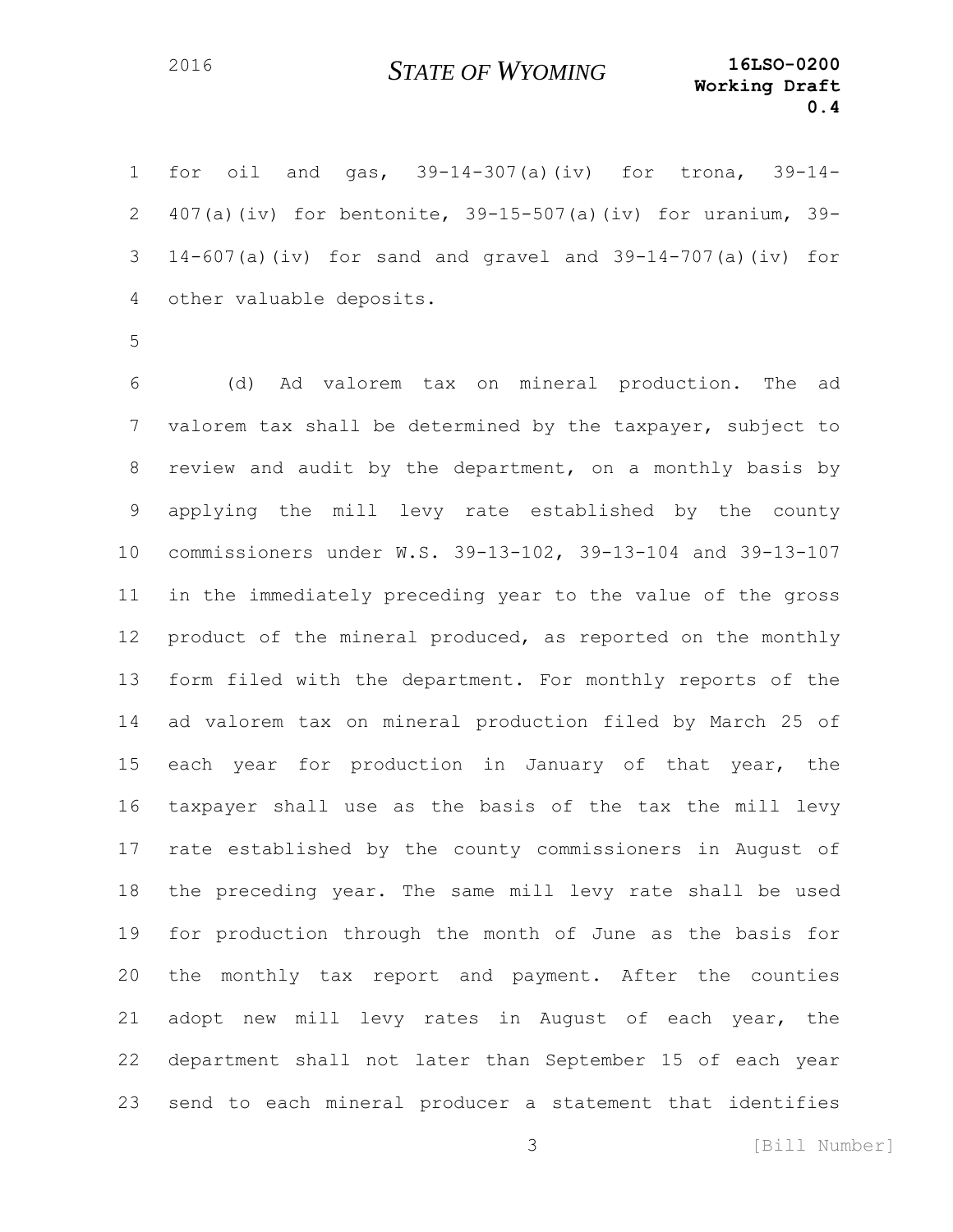the difference between the mill levy rate in the prior year and the newly adopted mill levy rate. If the mill levy rate has increased the statement shall constitute an invoice to the mineral producer to apply the difference between the rates to the taxes reported and paid by the producer for January through June production and pay the increased tax within thirty (30) days of receipt of the statement. If the mill levy rate has decreased the producer shall seek a refund of the taxes overpaid for January through June production. The mineral producer shall apply the newly adopted mill levy rate to determine the taxes due on production from July 1 through June of the following year. 

 (e) Distribution. The monthly payment of ad valorem tax on mineral production as provided in this section shall be collected by the department on behalf of the county. Except as otherwise provided in this subsection, the department shall properly account for the payments received and distribute the payments promptly in the course of ordinary business to the county treasurer of the county where the production occurred. The department shall, on behalf of the county treasurer, distribute the twenty-five (25) mills collected under W.S 21-13-102 and the six (6)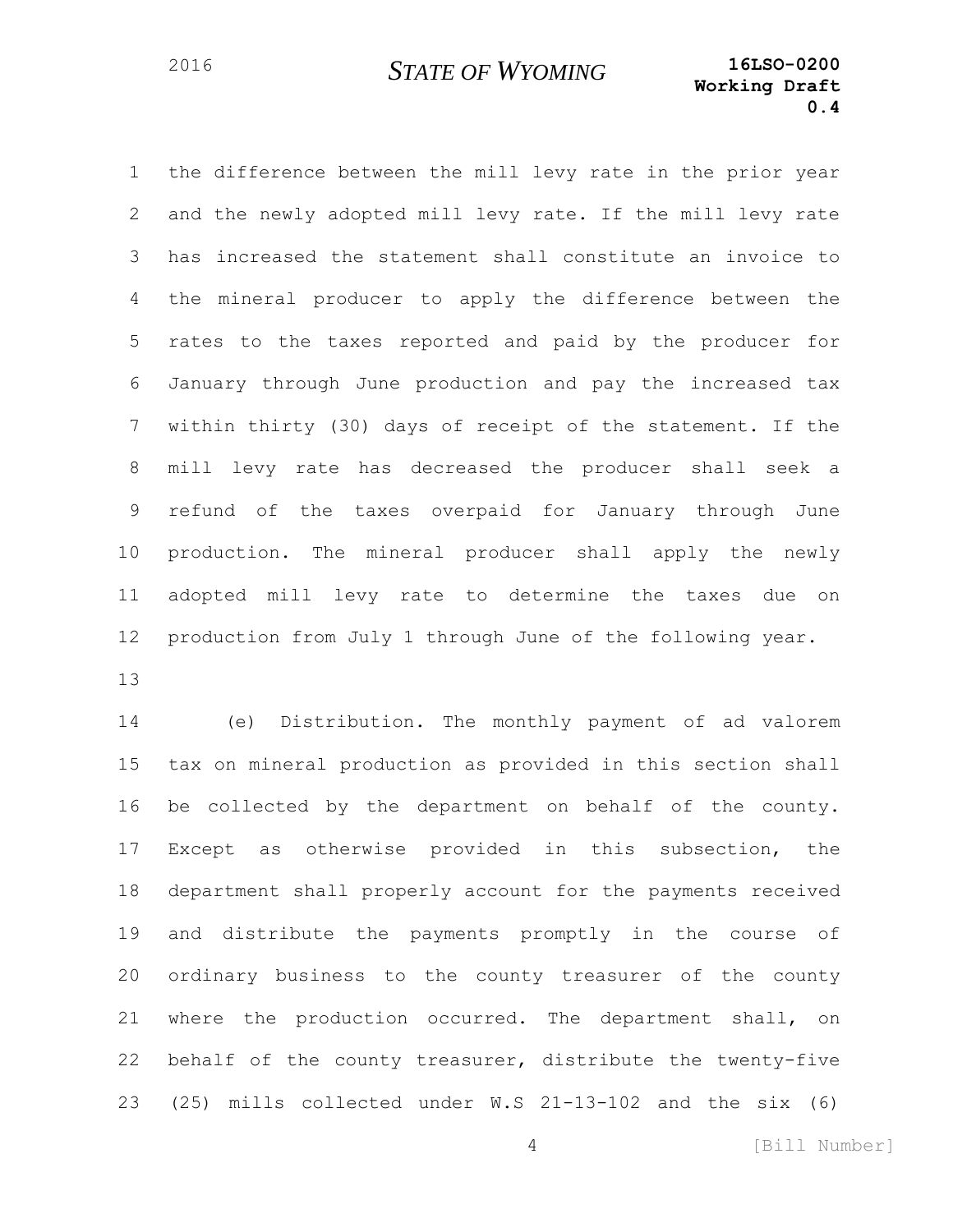| $\mathbf 1$     | mills collected under W.S. 21-13-201 to the appropriate              |
|-----------------|----------------------------------------------------------------------|
| $\mathbf{2}$    | school districts. The department shall also distribute the           |
| 3               | twelve (12) mills collected under W.S. 21-13-303 to the              |
| 4               | department of education. Nothing in this subsection shall            |
| 5               | be deemed to change the distribution of any funds under the          |
| 6               | school foundation program as provided in title 21, chapter           |
| $7\phantom{.0}$ | 13 of the Wyoming statutes.                                          |
| $\,8\,$         |                                                                      |
| $\mathsf 9$     | Section 2. $W.S. 39-13-107(b) (i) (D), 39-13-108(b) (i),$            |
| 10              | 39-13-111 by creating a new subsection (c),                          |
| 11              | $39-14-107$ (b) (ii), $39-14-207$ (b) (ii), $39-14-307$ (b) (ii),    |
| 12              | $39-14-407$ (b) (ii), $39-14-507$ (b) (ii), $39-14-607$ (b) (ii) and |
| 13              | 39-14-707(b)(ii) are amended to read:                                |
| 14              |                                                                      |
| 15              | 39-13-107. Compliance; collection procedures.                        |
| 16              |                                                                      |
| 17              | The following provisions shall apply to the<br>(b)                   |
| 18              | payment of taxes, distraint of property and deferral:                |
| 19              |                                                                      |
| 20              | (i) The following shall apply to the payment of                      |
| 21              | taxes due:                                                           |
|                 |                                                                      |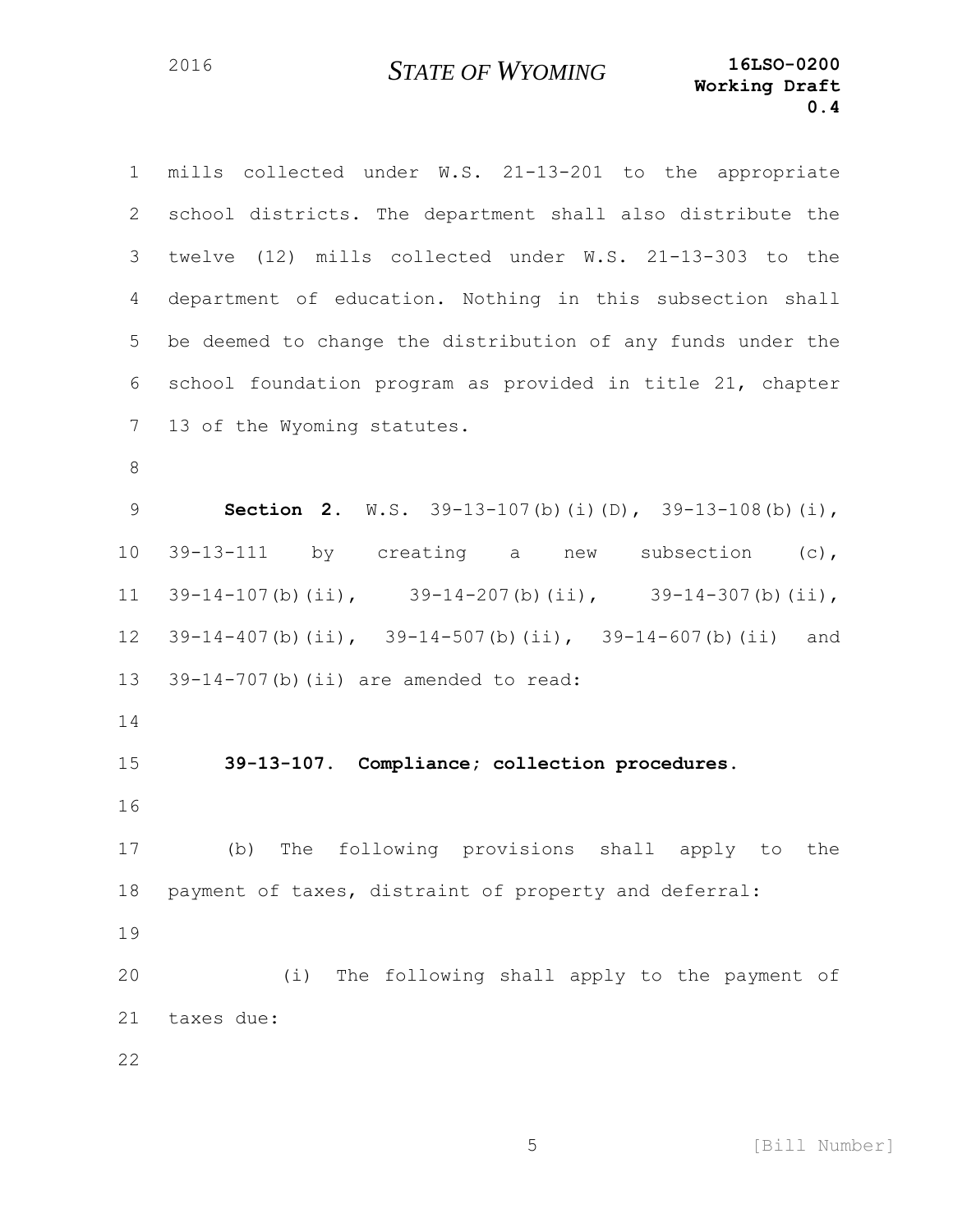| $\mathbf 1$     | (D) Except as otherwise provided in W.S.                    |
|-----------------|-------------------------------------------------------------|
| 2               | 39-13-113, taxes provided by this act are due and payable   |
| 3               | at the office of the county treasurer of the county in      |
| 4               | which the taxes are levied. Fifty percent (50%) of the      |
| 5               | taxes are due on and after September 1 and payable on and   |
| 6               | after November 10 in each year and the remaining fifty      |
| $7\phantom{.0}$ | percent (50%) of the taxes are due on and after March 1 and |
| 8               | payable on and after May 10 of the succeeding calendar year |
| 9               | except as hereafter provided. If the entire tax is paid on  |
| 10              | before December 31, no<br>interest or penalty<br>or<br>is   |
| 11              | chargeable;                                                 |
| 12              |                                                             |
| 13              | 39-13-108. Enforcement.                                     |
| 14              |                                                             |
| 15              | Interest. The following shall apply:<br>(b)                 |
| 16              |                                                             |
| 17              | (i) Except as otherwise provided in W.S.                    |
| 18              | 39-13-113, taxes provided by this act are due and payable   |
| 19              | at the office of the county treasurer of the county in      |
| 20              | which the taxes are levied. Fifty percent (50%) of the      |
| 21              | taxes are due on and after September 1 and payable on and   |
| 22              |                                                             |
|                 | after November 10 in each year and the remaining fifty      |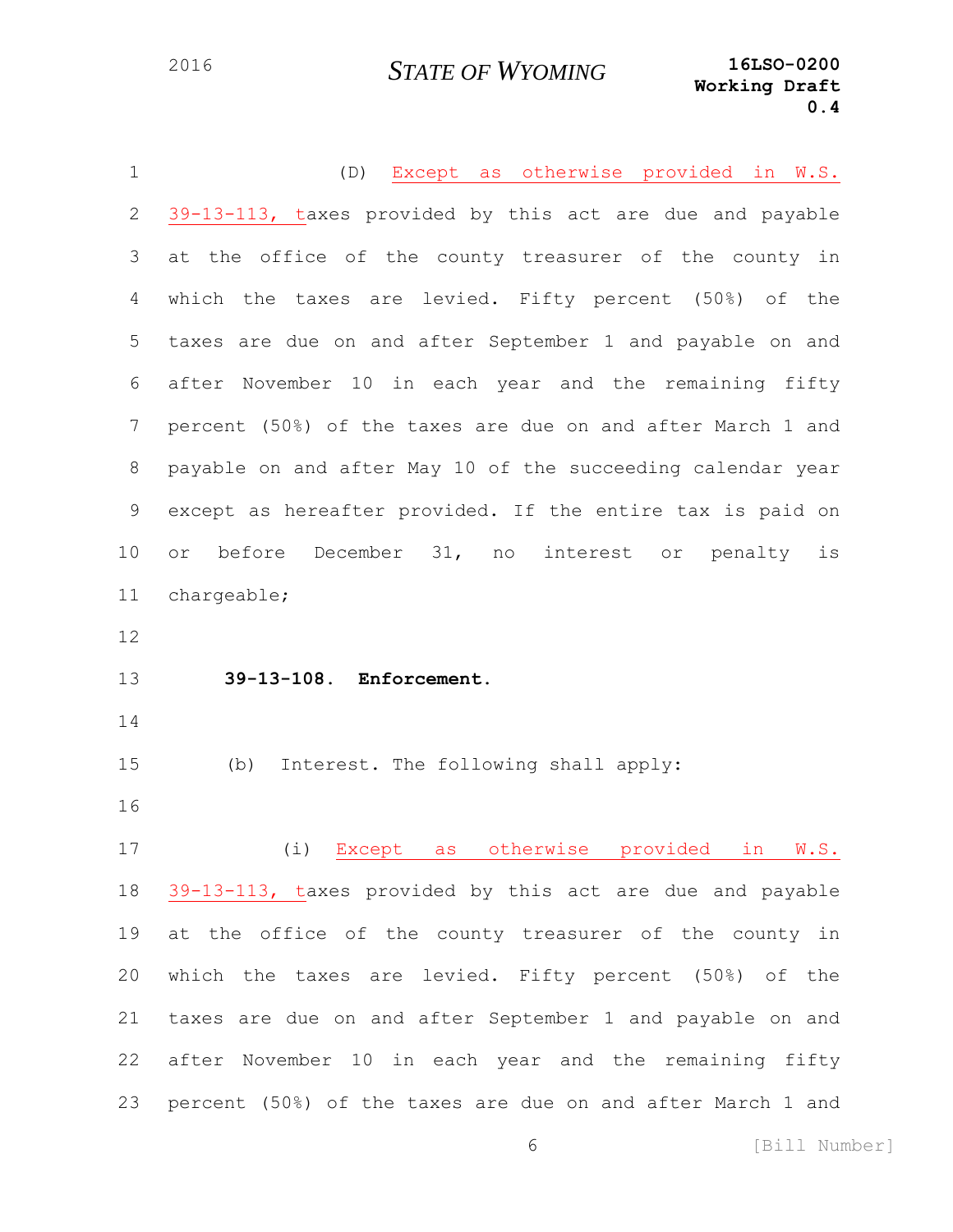payable on and after May 10 of the succeeding calendar year except as hereafter provided. If the entire tax is paid on or before December 31, no interest or penalty is chargeable; **39-13-111. Distribution.** (c) Taxes collected pursuant to W.S. 39-13-113 shall be distributed as provided in W.S. 39-13-113(e). **39-14-107. Compliance; collection procedures.** (b) Payment. The following shall apply: (ii) Ad valorem taxes provided by this act are due and payable: (A) For the 2018 tax year and all preceding 19 tax years, at the office of the county treasurer of the county in which the taxes are levied. Fifty percent (50%) of the taxes are due on and after September 1 and payable on and after November 10 in each year and the remaining fifty percent (50%) of the taxes are due on and after March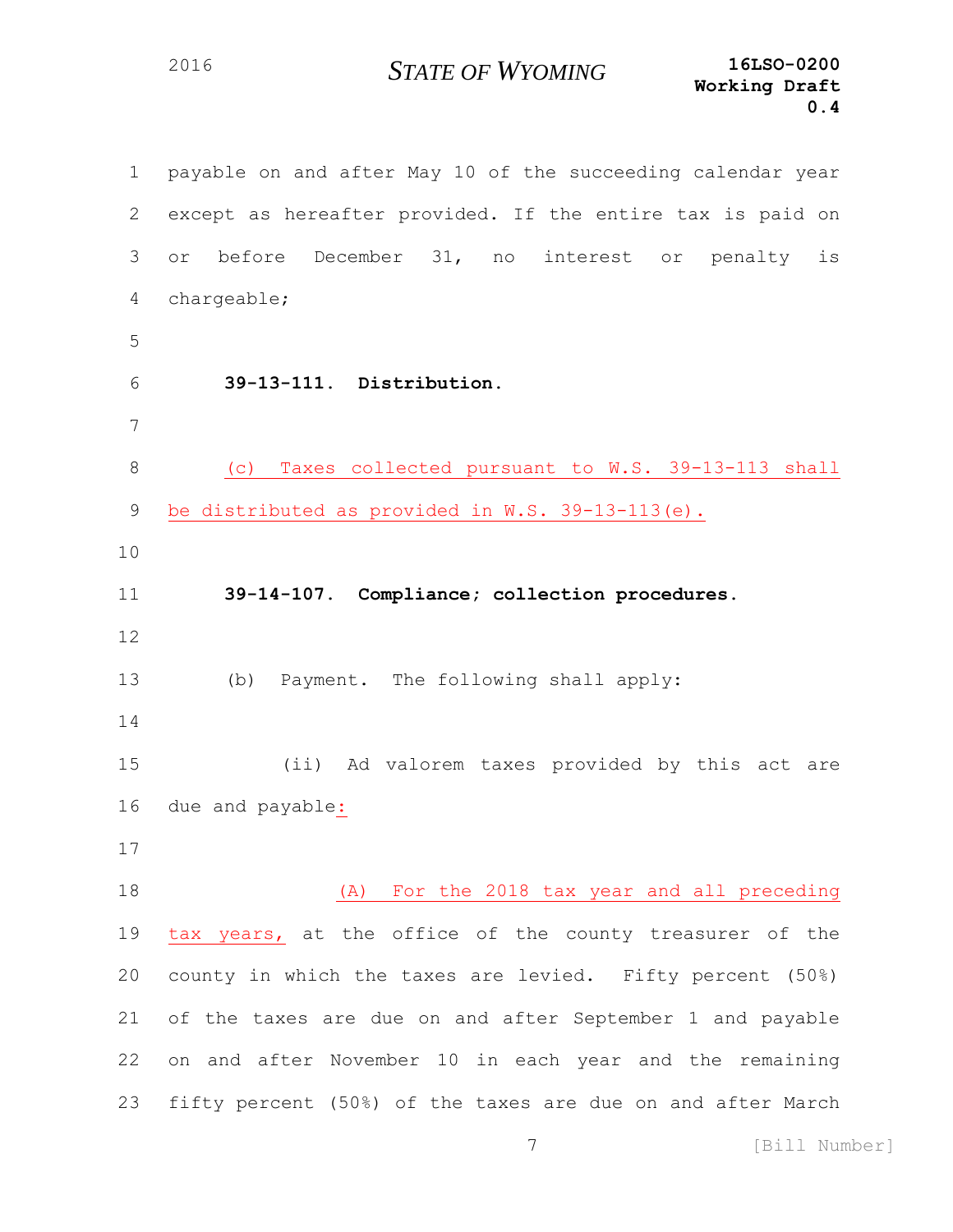| $\mathbf 1$   | 1 and payable on and after May 10 of the succeeding         |
|---------------|-------------------------------------------------------------|
| 2             | calendar year except as hereafter provided. If the entire   |
| 3             | tax is paid on or before December 31, no interest or        |
| 4             | penalty is chargeable;                                      |
| 5             |                                                             |
| 6             | (B) Effective January 1, 2019 for tax year                  |
| 7             | 2019 and each year thereafter, ad valorem taxes are due as  |
| 8             | provided in W.S. 39-13-113.                                 |
| $\mathcal{G}$ |                                                             |
| 10            | 39-14-207. Compliance; collection procedures.               |
| 11            |                                                             |
| 12            | (b) Payment. The following shall apply:                     |
| 13            |                                                             |
| 14            | (ii) Ad valorem taxes are due and payable:                  |
| 15            |                                                             |
| 16            | For the 2018 tax year and all preceding<br>(A)              |
| 17            | tax years, at the office of the county treasurer of the     |
| 18            | county in which the taxes are levied. Fifty percent (50%)   |
| 19            | of the taxes are due on and after September 1 and payable   |
| 20            | on and after November 10 in each year and the remaining     |
| 21            | fifty percent (50%) of the taxes are due on and after March |
| 22            | 1 and payable on and after May 10 of the succeeding         |
| 23            | calendar year except as hereafter provided. If the entire   |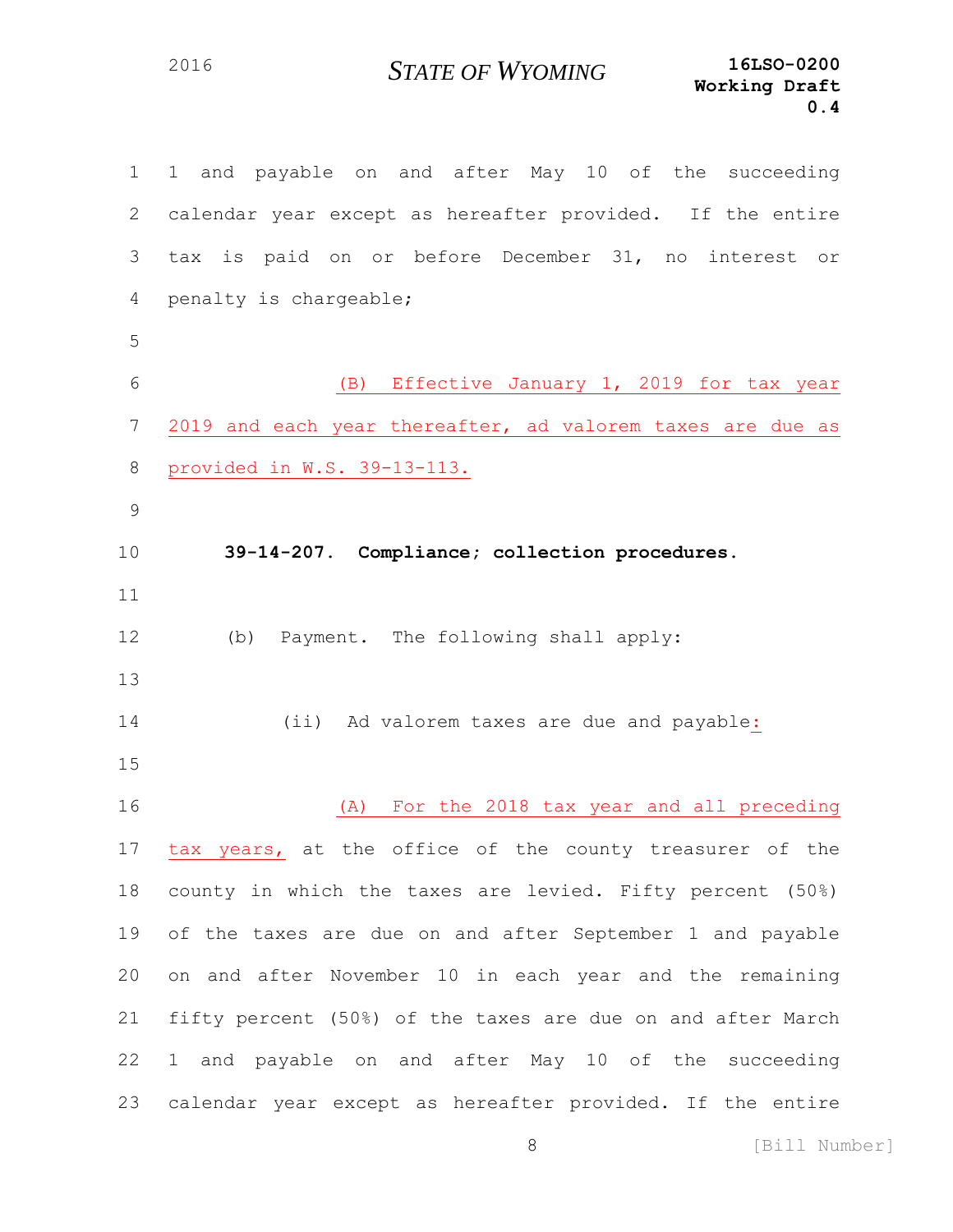tax is paid on or before December 31, no interest or penalty is chargeable; (B) Effective January 1, 2019 for tax year 2019 and each year thereafter, ad valorem taxes are due as provided in W.S. 39-13-113. **39-14-307. Compliance; collection procedures.** (b) Payment. The following shall apply: (ii) Ad valorem taxes provided by this act are due and payable: (A) For the 2018 tax year and all preceding tax years, at the office of the county treasurer of the county in which the taxes are levied. Fifty percent (50%) of the taxes are due on and after September 1 and payable on and after November 10 in each year and the remaining fifty percent (50%) of the taxes are due on and after March 1 and payable on and after May 10 of the succeeding calendar year except as hereafter provided. If the entire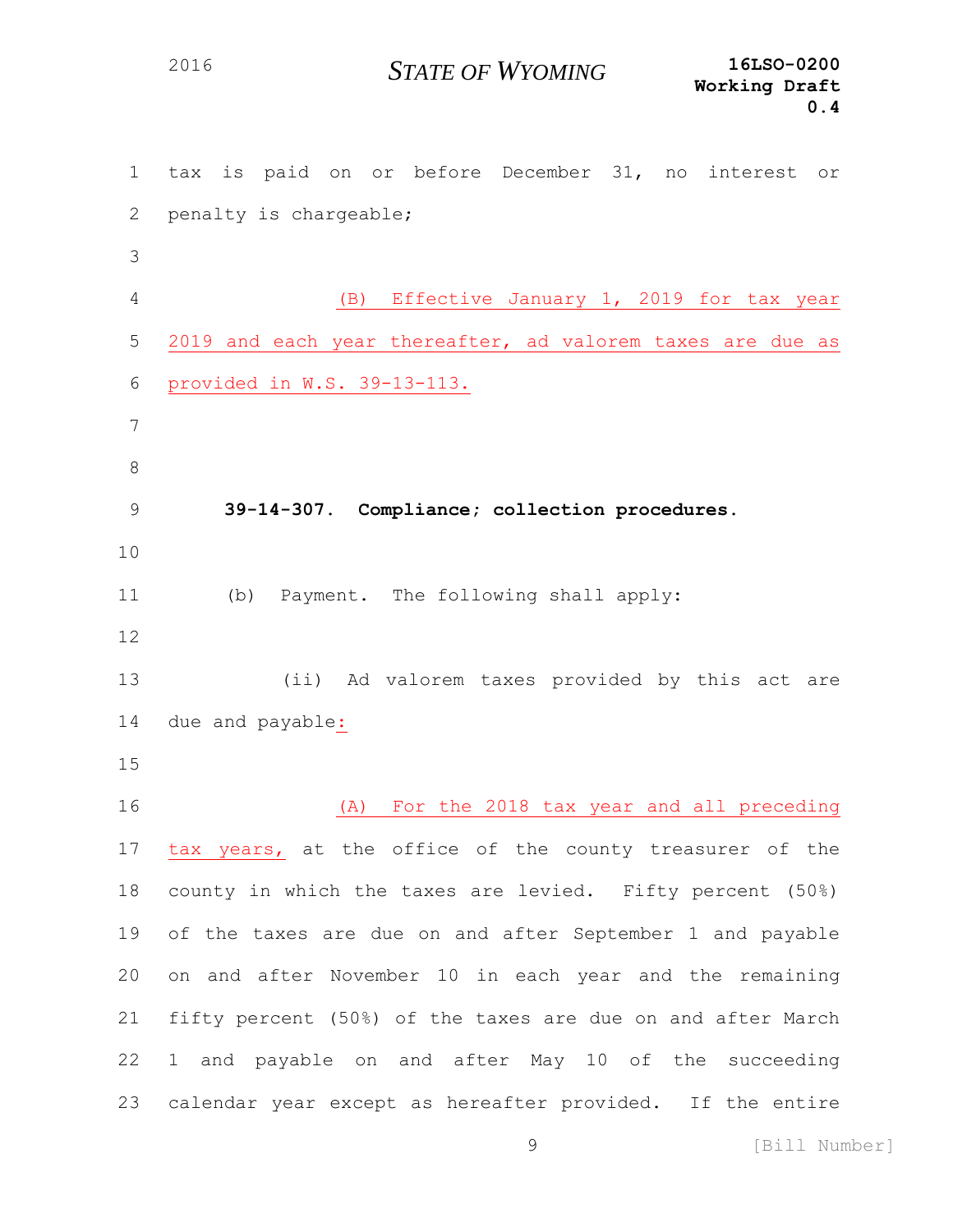tax is paid on or before December 31, no interest or penalty is chargeable; (B) Effective January 1, 2019 for tax year 2019 and each year thereafter, ad valorem taxes are due as provided in W.S. 39-13-113. **39-14-407. Compliance; collection procedures.** (b) Payment. The following shall apply: (ii) Ad valorem taxes provided by this act are due and payable: (A) For the 2018 tax year and all preceding tax years, at the office of the county treasurer of the county in which the taxes are levied. Fifty percent (50%) of the taxes are due on and after September 1 and payable on and after November 10 in each year and the remaining fifty percent (50%) of the taxes are due on and after March 1 and payable on and after May 10 of the succeeding calendar year except as hereafter provided. If the entire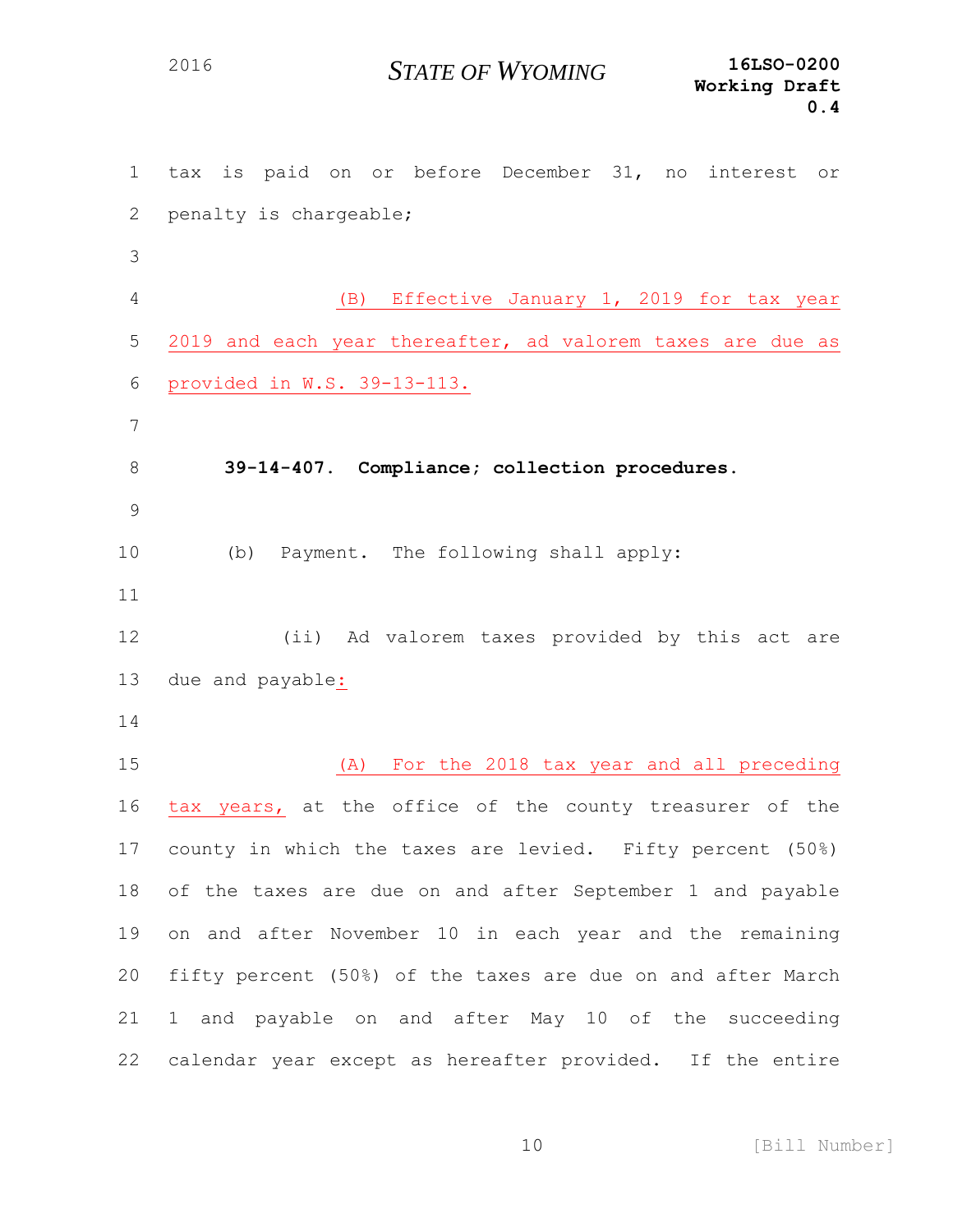tax is paid on or before December 31, no interest or penalty is chargeable; (B) Effective January 1, 2019 for tax year 2019 and each year thereafter, ad valorem taxes are due as provided in W.S. 39-13-113. **39-14-507. Compliance; collection procedures.** (b) Payment. The following shall apply: (ii) Ad valorem taxes provided by this act are due and payable: (A) For the 2018 tax year and all preceding tax years, at the office of the county treasurer of the county in which the taxes are levied. Fifty percent (50%) of the taxes are due on and after September 1 and payable on and after November 10 in each year and the remaining fifty percent (50%) of the taxes are due on and after March 1 and payable on and after May 10 of the succeeding calendar year except as hereafter provided. If the entire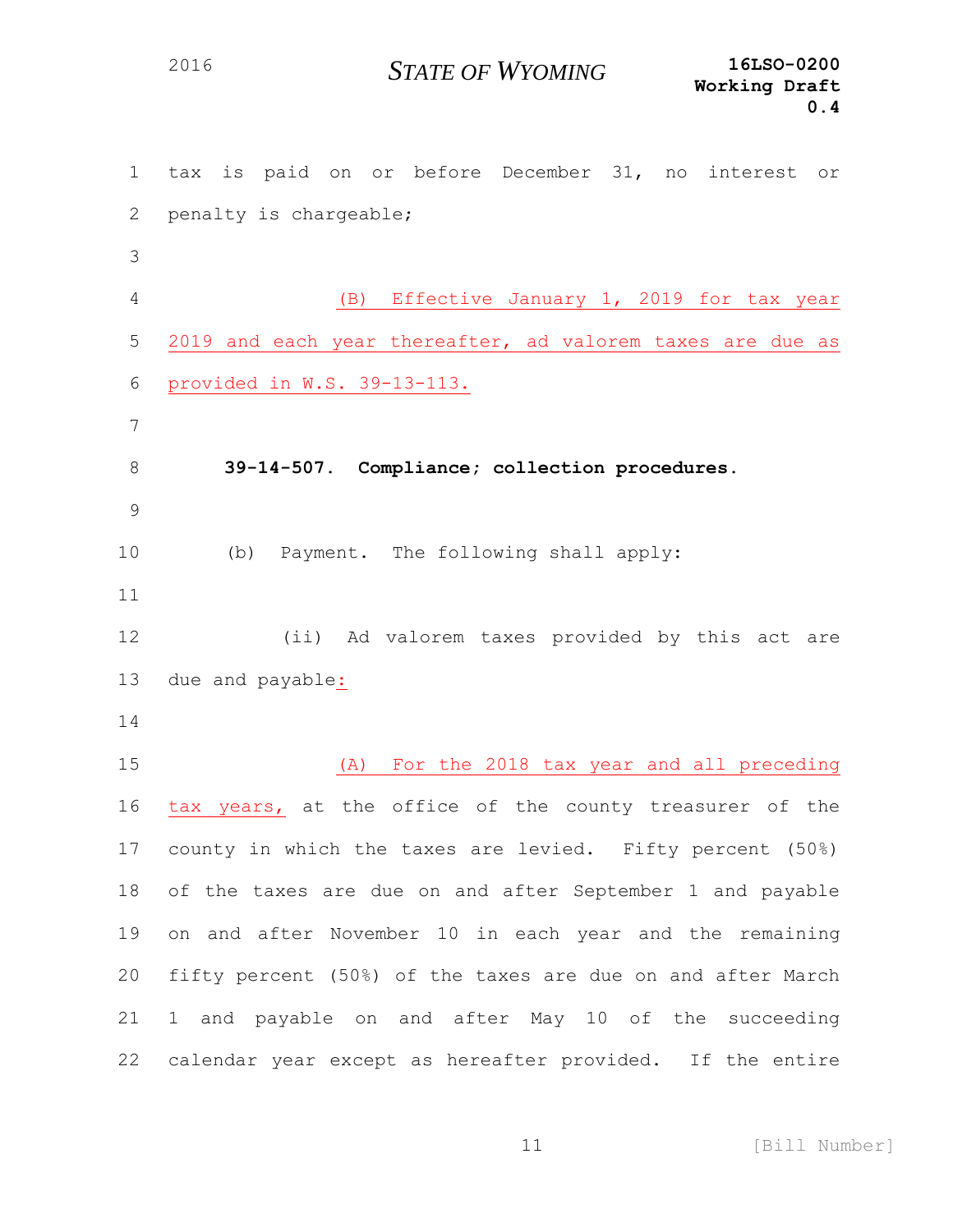tax is paid on or before December 31, no interest or penalty is chargeable; (B) Effective January 1, 2019 for tax year 2019 and each year thereafter, ad valorem taxes are due as provided in W.S. 39-13-113. **39-14-607. Compliance; collection procedures.** (b) Payment. The following shall apply: (ii) Ad valorem taxes provided by this act are due and payable: (A) For the 2018 tax year and all preceding tax years, at the office of the county treasurer of the county in which the taxes are levied. Fifty percent (50%) of the taxes are due on and after September 1 and payable on and after November 10 in each year and the remaining fifty percent (50%) of the taxes are due on and after March 1 and payable on and after May 10 of the succeeding calendar year except as hereafter provided. If the entire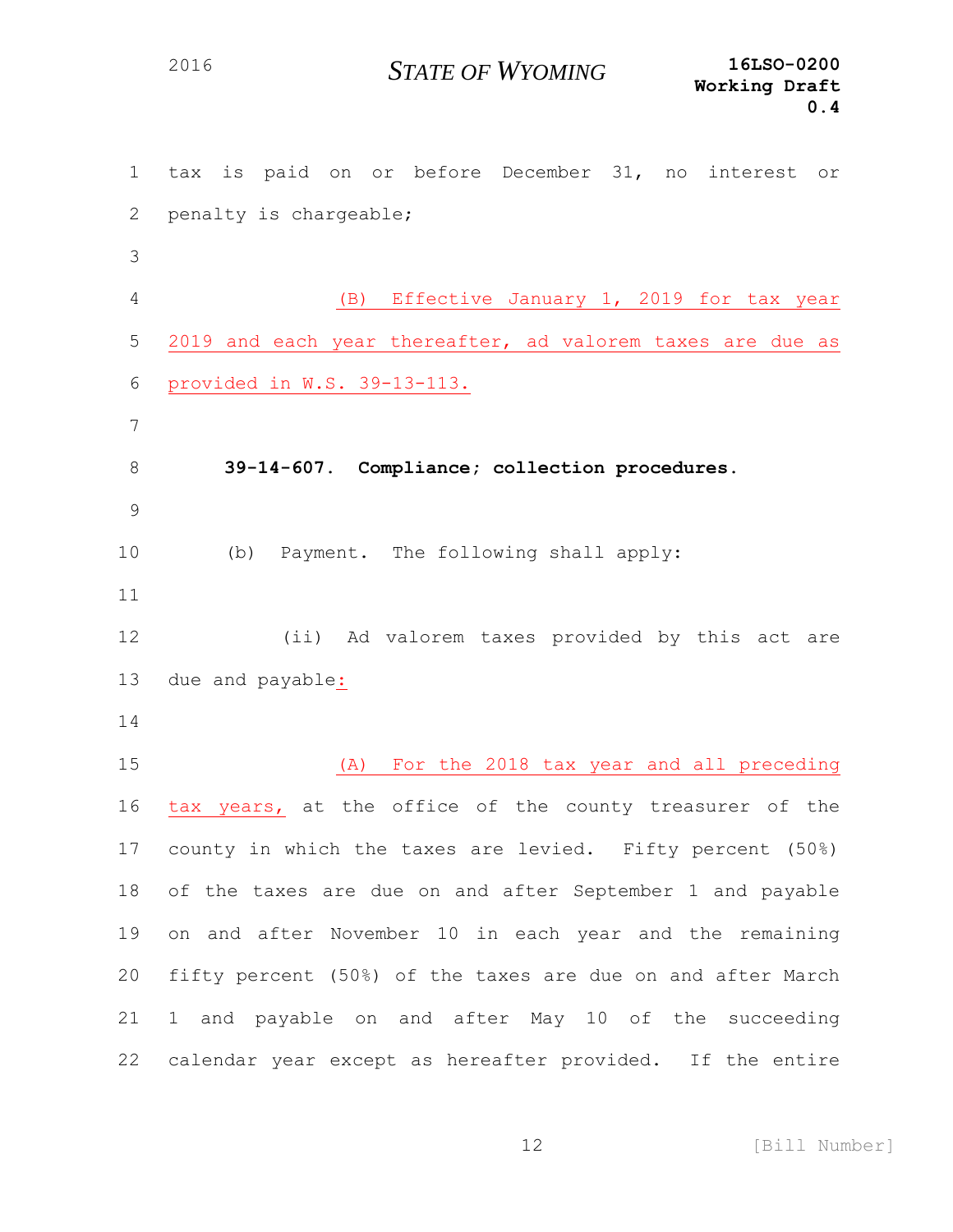tax is paid on or before December 31, no interest or penalty is chargeable; (B) Effective January 1, 2019 for tax year 2019 and each year thereafter, ad valorem taxes are due as provided in W.S. 39-13-113. **39-14-707. Compliance; collection procedures.** (b) Payment. The following shall apply: (ii) Ad valorem taxes provided by this act are due and payable: (A) For the 2018 tax year and all preceding tax years, at the office of the county treasurer of the county in which the taxes are levied. Fifty percent (50%) of the taxes are due on and after September 1 and payable on and after November 10 in each year and the remaining fifty percent (50%) of the taxes are due on and after March 1 and payable on and after May 10 of the succeeding calendar year except as hereafter provided. If the entire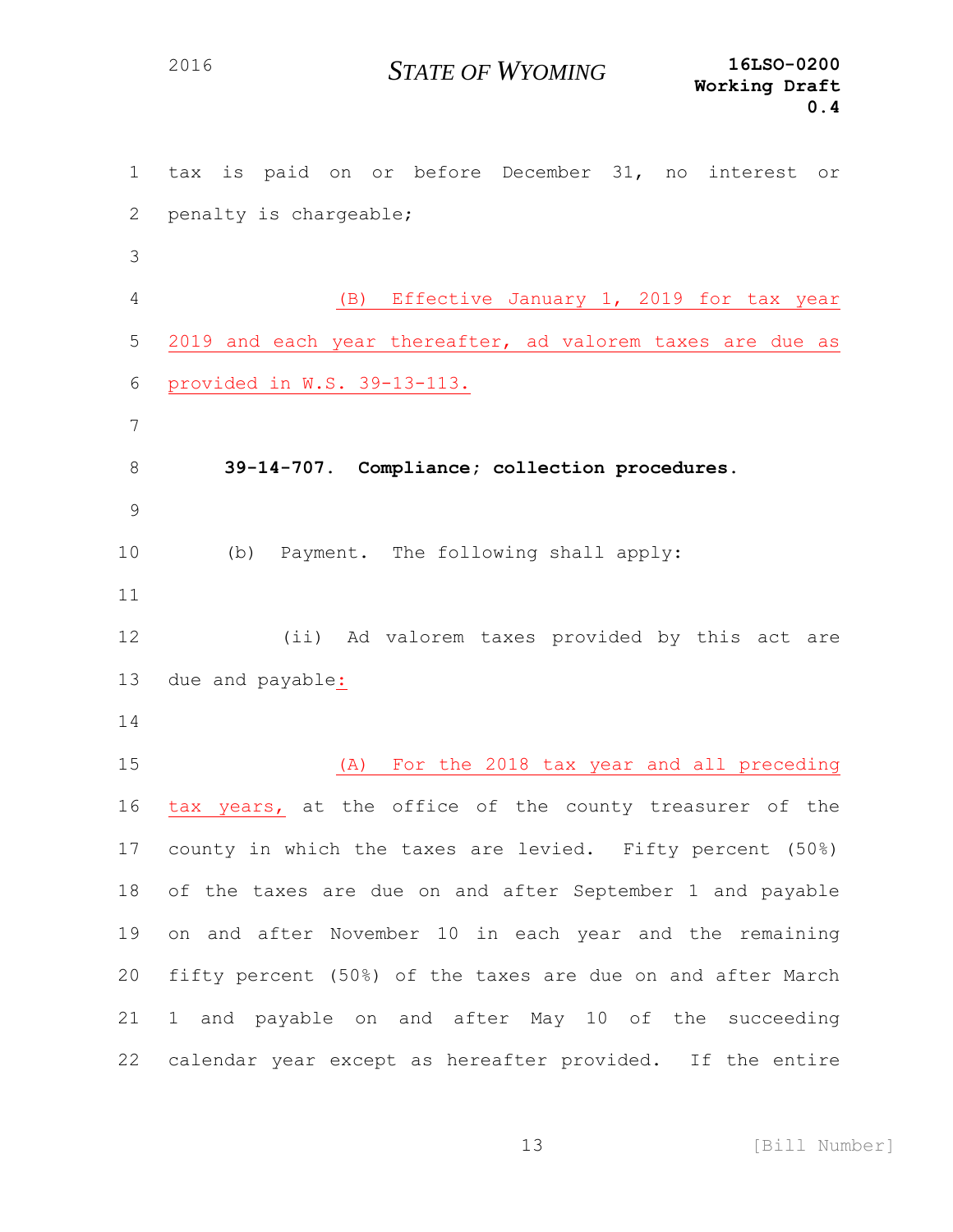| $\mathbf 1$    | is paid on or before December 31, no interest or<br>tax       |
|----------------|---------------------------------------------------------------|
| 2              | penalty is chargeable;                                        |
| 3              |                                                               |
| $\overline{4}$ | (B)<br>Effective January 1, 2019 for tax year                 |
| 5              | 2019 and each year thereafter, ad valorem taxes are due as    |
| 6              | provided in W.S. 39-13-113.                                   |
| 7              |                                                               |
| 8              | Section 3.                                                    |
| 9              |                                                               |
| 10             | (a)<br>The legislature recognizes that there will be a        |
| 11             | transition in calendar years 2019 and 2020 in which mineral   |
| 12             | producers will<br>pay the<br>ad valorem tax<br>mineral<br>on  |
| 13             | legislation in two (2) ways and in two (2) separate           |
| 14             | amounts. The legislature asserts that this is not double      |
| 15             | taxation of the same production, it is taxation of two (2)    |
| 16             | separate and distinct taxable events. The taxable events      |
| 17             | the taxation of<br>2018 mineral production which<br>is<br>are |
| 18             | payable in 2019 and 2020 under the processes and procedures   |
| 19             | prior to the effective date of W.S. 39-13-113 as provided     |
| 20             | by this act, and the monthly tax payment of ad valorem        |
| 21             | taxes on mineral production beginning January 1, 2019 as      |
| 22             | provided by this act. For calendar years 2019 and 2020        |
| 23             | only, in addition to the monthly payment of ad valorem tax    |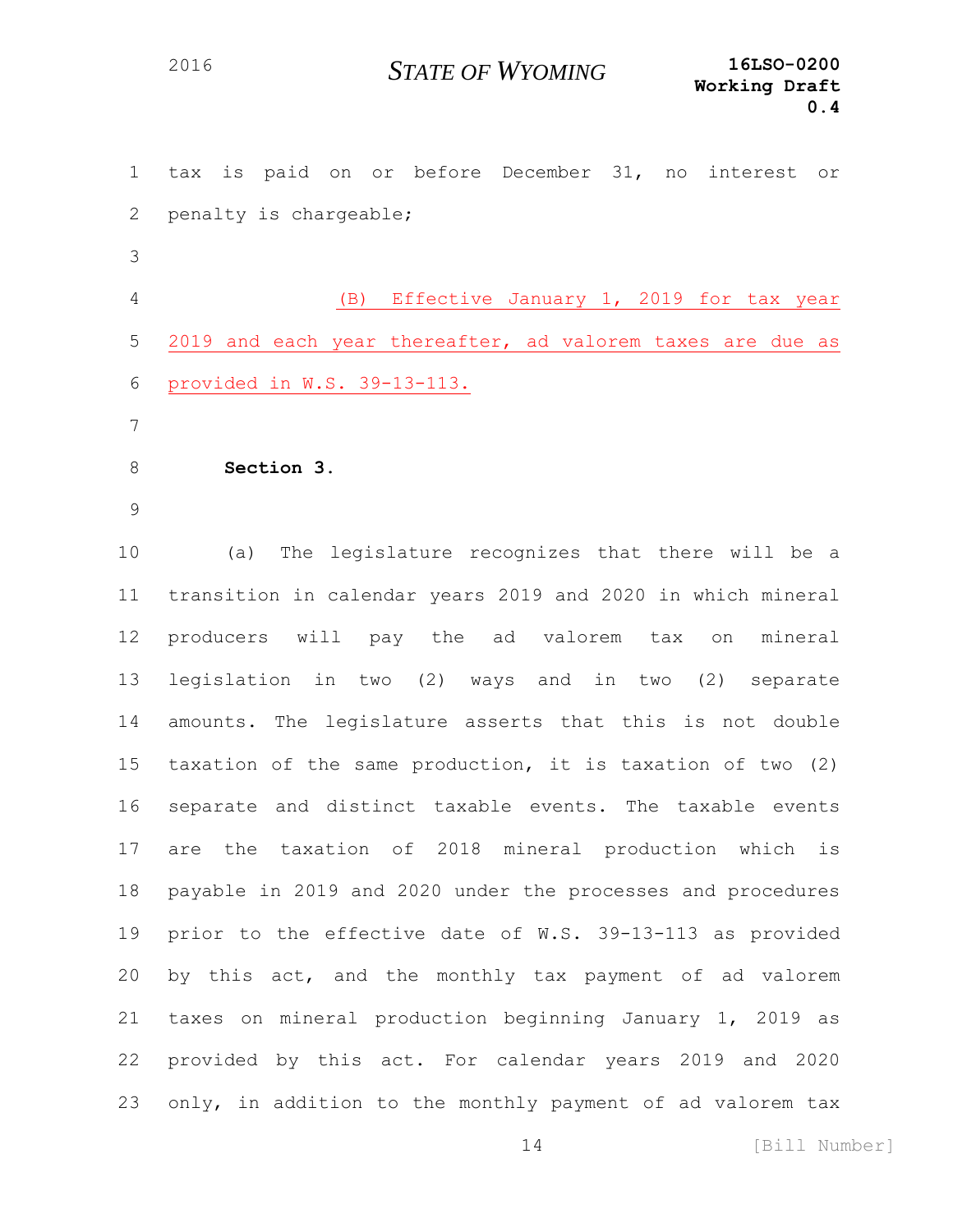on mineral production as provided in W.S. 39-13-113 and commencing with the first reports and payments due March 25, 2019, the legislature recognizes that mineral producers shall also owe the following pursuant to the processes and procedures prior to the effective date of W.S. 39-13-113: (i) Ad valorem tax on production from calendar year 2017 of which the second half of the payment is due by May 10, 2019 unless the entire amount was paid by December 31, 2018; (ii) Ad valorem tax on production from 2018. Notwithstanding W.S. 39-14-107(b)(ii), 39-14-207(b)(ii), 39-14-307(b)(ii), 39-14-407(b)(ii), 39-14-507(b)(ii), 39-14-607(b)(ii) and 39-14-707(b)(ii), ad valorem tax on production from 2018 shall be due and payable as provided in this paragraph. Failure to pay any tax due pursuant to this paragraph shall be subject to interest and penalties as provided by law: (A) The first half of the payment for 2018

production is due by November 10, 2019 pursuant to the